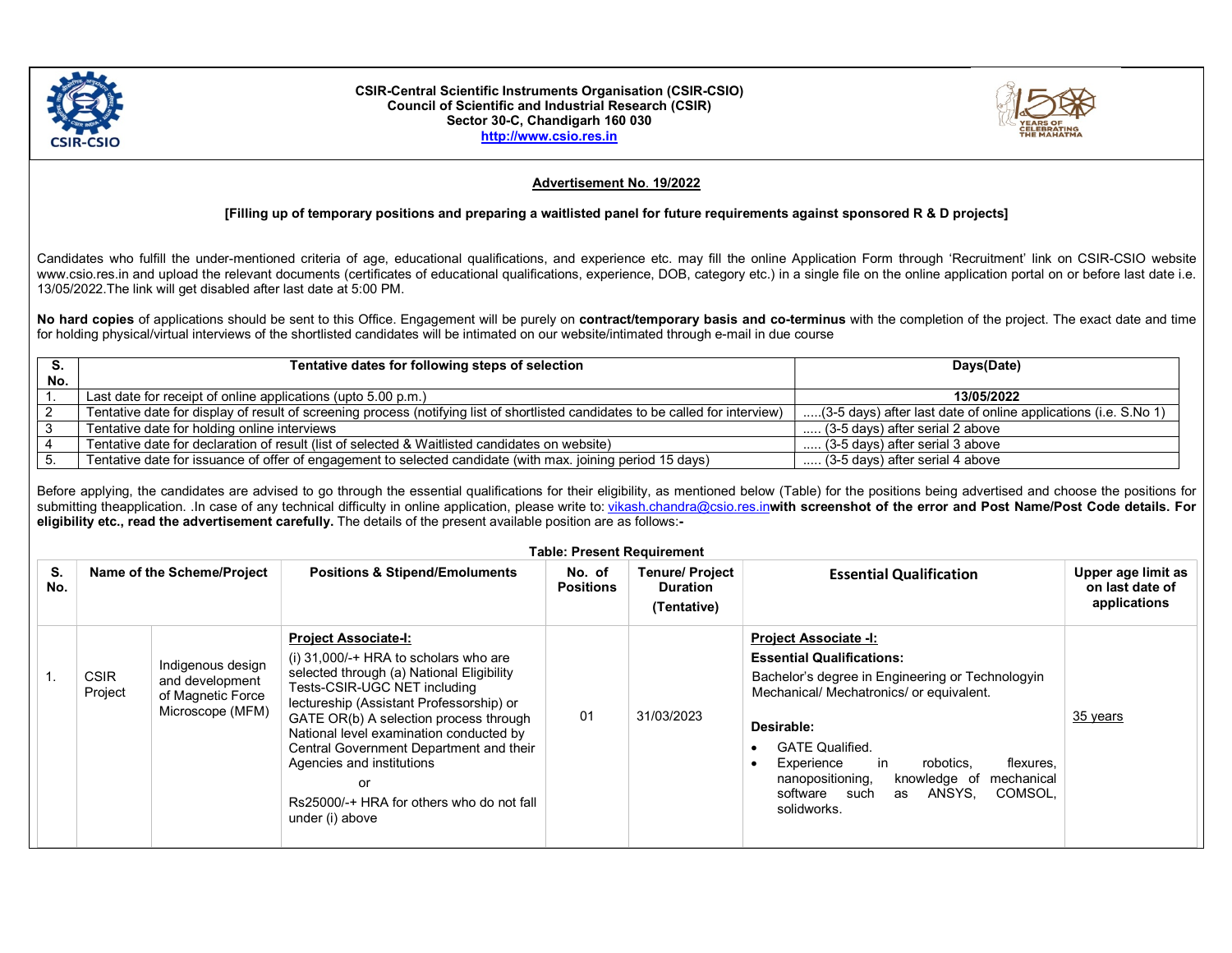|                                          | <b>CSIR</b><br>Project | Development of<br>force-distance<br>curve based<br>Atomic Force<br>Microscope for<br>multi-parametric<br>imaging of<br><b>Biological Systems</b> | <b>Project Associate-I:</b><br>(i) $31,000/$ + HRA to scholars who are<br>selected through (a) National Eligibility<br>Tests-CSIR-UGC NET including<br>lectureship (Assistant Professorship) or<br>GATE OR(b) A selection process through<br>National level examination conducted by<br>Central Government Department and their<br>Agencies and institutions<br>Rs25000/-+ HRA for others who do not fall<br>under (i) above | 01 | 31/12/2022 | <b>Project Associate -I:</b><br><b>Essential Qualifications:</b><br>Bachelor's degree in Engineering or Technology in<br>Electronics/ Electrical/ Electronics and<br>communications/control system Instrumentation/<br>VLSI or equivalent<br>Desirable qualifications:<br><b>GATE Qualified.</b><br>Experience in LabVIEW, Matlab, PCB design,<br>FPGA, Scanning Probe Microscopy techniques. | 35 years |
|------------------------------------------|------------------------|--------------------------------------------------------------------------------------------------------------------------------------------------|------------------------------------------------------------------------------------------------------------------------------------------------------------------------------------------------------------------------------------------------------------------------------------------------------------------------------------------------------------------------------------------------------------------------------|----|------------|-----------------------------------------------------------------------------------------------------------------------------------------------------------------------------------------------------------------------------------------------------------------------------------------------------------------------------------------------------------------------------------------------|----------|
| <b>Total vacancies (Tentative)</b><br>-- |                        | 02                                                                                                                                               |                                                                                                                                                                                                                                                                                                                                                                                                                              |    |            |                                                                                                                                                                                                                                                                                                                                                                                               |          |

\$Upper age limit shall be reckoned as on the last date of receipt of applications.

 $*$ Experience: Experience shall be counted after obtaining the minimum prescribed qualification

\*Candidates possessing essential qualification (E.Q.) in the required area/discipline **only** should apply, others are not eligible. Result Awaited candidates are not eligible.

Other Benefits: Accommodation (subject to availability), food facility and other amenities in campus.

## Please note:

1. The performance of the candidates selected against all the above-mentioned positions will be reviewed at regular intervals (3/6 months etc.) and based on the performance as per the project mandate, further extension (if applicable) will be provided from time to time.

- 2. The candidates who have already served CSIR-CSIO or any other lab / institute of CSIR as any Project Assistant / Project Fellow / JRF (in contract R&D projects) / SRF (in contract R&D projects) / Research Associate etc. for a total period of 5 years or more are not eligible for these engagements. The candidates who have served for a period less than 5 years will have tenure up to remaining period till completion of five years.
- 3. Medical Facilities for selfwill be provided through CSIR-CSIO Dispensary only to the extent available as per rules. This will be limited to self only and not for family members/dependents.
- 4. Reservation: As regards reservation, if all things are equal, SC/ST/OBC/PH candidates may be given preference over General candidates so as to ensure their representation.
- 5. In case a large number of candidates apply for the position, Selection/Screening Committee will have discretion to shortlist the candidates for interview based on written exam or percentage of marks or desirable qualification/experience or higher qualification or any other criteria deemed fit. In respect of equivalence clause in Essential Qualifications, if a candidate is claiming a particular qualification as equivalent qualification for recruitment as per the requirement of advertisement, then the candidate is required to produce order/letter in this regard, indicating the Authority (with number and date) under which it has been so treated otherwise the Application is liable to be rejected.
- 6. List of selected candidates will be displayed on website. In addition, a waiting panel will also be drawn for meeting future requirements of the project and it will be valid for one year.
- 7. The selected candidates are expected to join within fifteen days from the date of receiving offer of appointment, after completion of pre-appointment formalities like medical examination and character verification etc.
- 8. The selected candidates will have to deposit an amount equivalent to Fifteen Day's stipend as a Security Deposit (Refundable) with CSIR-CSIO, at the time of joining.
- 9. CSIR-CSIO reserves the right to cancel or withdraw the award in case of any discrepancy found, in the candidature of any selected candidate at any stage.
- 10. CSIR-CSIO reserves the right not to fill up a particular position, if it so desires. The number of vacancies indicated above may vary at the time of actual selection.
- 11. No TA will be paid to the candidates for attending the interview.
- 12. The engagement as a Research Intern (RI) (if applicable) under the 'CSIR Diamond Jubilee Research Intern Awards' Scheme is purely on temporary basis. The Intern shall have no claim for further extension, absorption or regularization in CSIR after the expiry/termination of the Internship. The engagement can be terminated by either side by giving one month's notice OR stipend in lieu thereof without assigning any reasons. It is not a CSIR-CSIO appointment and will not confer any right on the incumbent to any claim implicit or explicit on any position.
- 13. All the above positions in CSIR-CSIO are purely temporary contractual engagement co-terminus with the projects. The number of vacancies indicated above may increase/decrease.
- 14. The guidelines issued by CSIR Headquarters for the projects sponsored by CSIR shall be applicable as per CSIR OM dated 13 August, 2020 and 9<sup>th</sup> March, 2021 (available on www.csir.res.in). CSIR has adopted DST, GoI OM No. SR/S9/Z-05/2019 dated 10 July 2020 pertaining to guidelines and emoluments of project staff in R&D projects.
- 15. DST OM No. SR/S9/Z-08/2018 dated 30.01.2019 shall be applicable for DST sponsored projects for JRF/SRF.
- 16. CSIR Guidelines for Ethics in Research and in Governance, as made applicable vide CSIR OM No. 30/GB/2019-MD dated February 28, 2020 (available on csir.res.in) and amended from time to time shall apply.